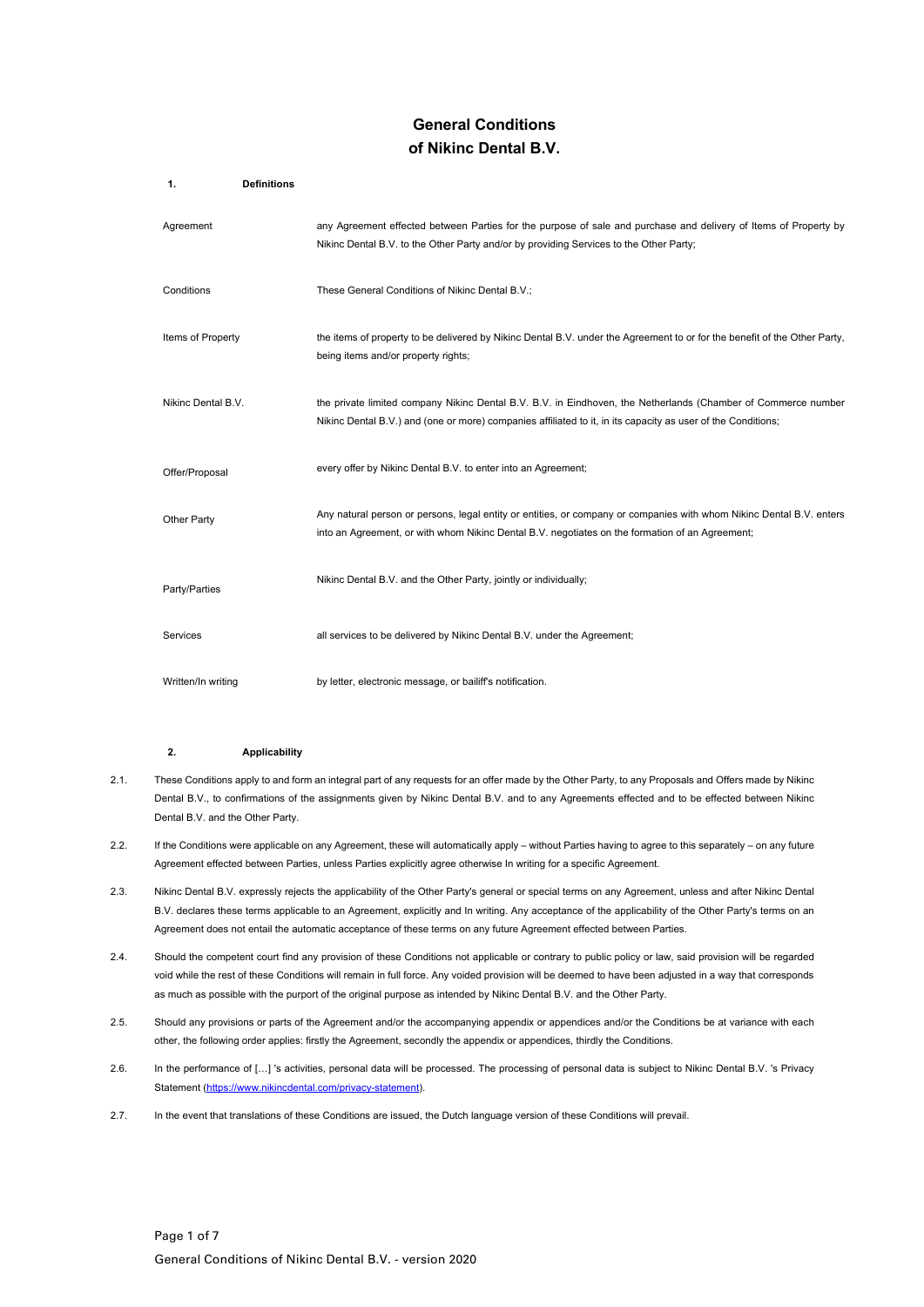# **3. Proposals**

- 3.1. Unless explicitly stated otherwise, an Offer will be without obligation and valid for the period as stated in the Offer. If the Offer does not state a deadline for acceptance, the Offer will always expire fourteen (14) days after the date stated in the Offer.
- 3.2. All Proposals, quotations, order confirmations and comments made by or on behalf of Nikinc Dental B.V. are solely intended for the Other Party, may not be distributed, constitute a whole and cannot be partially accepted, and can be revoked by Nikinc Dental B.V. at any time, even after acceptance by the Other Party. Any details included therein are merely indicative.
- 3.3. If the Other Party provides any details, drawings and such in relation to the Offer, Nikinc Dental B.V. may rely on the correctness thereof and will base its Offer thereon. The Other Party indemnifies Nikinc Dental B.V. against any third party claims in relation to the use of any drawings and the like by or on behalf of the Other Party.
- 3.4. A price list or any other general overview of prices provided to the Other Party by Nikinc Dental B.V. does not constitute a Proposal.

# **4. Realization of agreements**

- 4.1. With due observance of the other provisions in these Conditions, an Agreement is only effected:
	- (a) if a Written Agreement, signed by both Parties, is concluded between parties; or
	- (b) if Nikinc Dental B.V. sends a Written order confirmation to the Other Party, in which case the order confirmation will be deemed to correctly and completely reflect the Agreement effected between Nikinc Dental B.V. and the Other Party;
	- (c) by Nikinc Dental B.V. actually carrying out an instruction given by the Other Party. The invoice will then be considered a correct reflection of the Agreement between Nikinc Dental B.V. and the Other Party.
- 4.2. The Agreement will replace all previous propositions, correspondence, arrangements or other communication between Parties that have occurred prior to the conclusion of the Agreement.
- 4.3. Changes and/or additions to the Agreement will be valid only after they have been accepted by Nikinc Dental B.V. In writing. Nikinc Dental B.V. is not obligated accept any amendments and/or additions to an Agreement and is entitled to require a separate Agreement for that purpose. Nikinc Dental B.V. is authorized to charge any costs arising from the amendment and/or additions to the Agreement to the Other Party.
- 4.4. Any commitments made by or arrangements made with employees or representatives of Nikinc Dental B.V. are only binding on Nikinc Dental B.V. to the extent that these commitments and/or arrangements were confirmed by Nikinc Dental B.V. to the Other Party In writing.
- 4.5. All (legal) acts and actions performed by an officer or employee of the Other Party in the context of the formation, execution and amendment of an Agreement between Nikinc Dental B.V. and the Other Party, are considered to have been performed in a duly authorized manner and shall bind the Other Party accordingly. The Other Party cannot claim a lack of competence to legally represent or bind the Other Party in these acts or actions.
- 4.6. Outside of the authorities granted to the Other Party in these Conditions, the Other Party is not entitled to fully or partially terminate the Agreement (including - but not limited to - giving notice, calling for termination, or (extrajudicial) nullification). Should the Other Party nonetheless proceed with full or partial termination, Nikinc Dental B.V. will remain entitled to charge the full amount under the Agreement.

# **5. Prices**

- 5.1. All prices of the Items of Property and/or Services to be supplied by Nikinc Dental B.V. are expressed in euro and are unless explicitly stated otherwise – exclusive of costs of packaging, transportation and other costs of shipping, import documents, (goods in transit) insurance(s), travel time, travel expenses and accommodation expenses and also exclusive of turnover tax and/or other government-imposed levies, of any nature.
- 5.2. Nikinc Dental B.V. is entitled to adjust the agreed on prices of the deliverable Items of Property and/or Services in the event that the agreed on price was based on incorrect information provided to Nikinc Dental B.V. by the Other Party (albeit unintentionally) and/or if the cost price of the elements that served as a basis for the price determination went up after the formation of the Agreement. These elements include, but are not limited to, raw materials and energy, public utility costs, maintenance costs, service contracts, wages, social insurance contributions, currency exchange rates, levies and conditions and obligations set or imposed by the government and/or the relevant sector. Nikinc Dental B.V. will inform the Other Party of any price increases In writing.
- 5.3. If the Other Party gives instruction to Nikinc Dental B.V. to perform a Service or supply Items of Property without Parties explicitly agreeing on a price, the instruction will be performed at the price applicable at the time of the performance, irrespective of any previous Proposals or prices used in the past.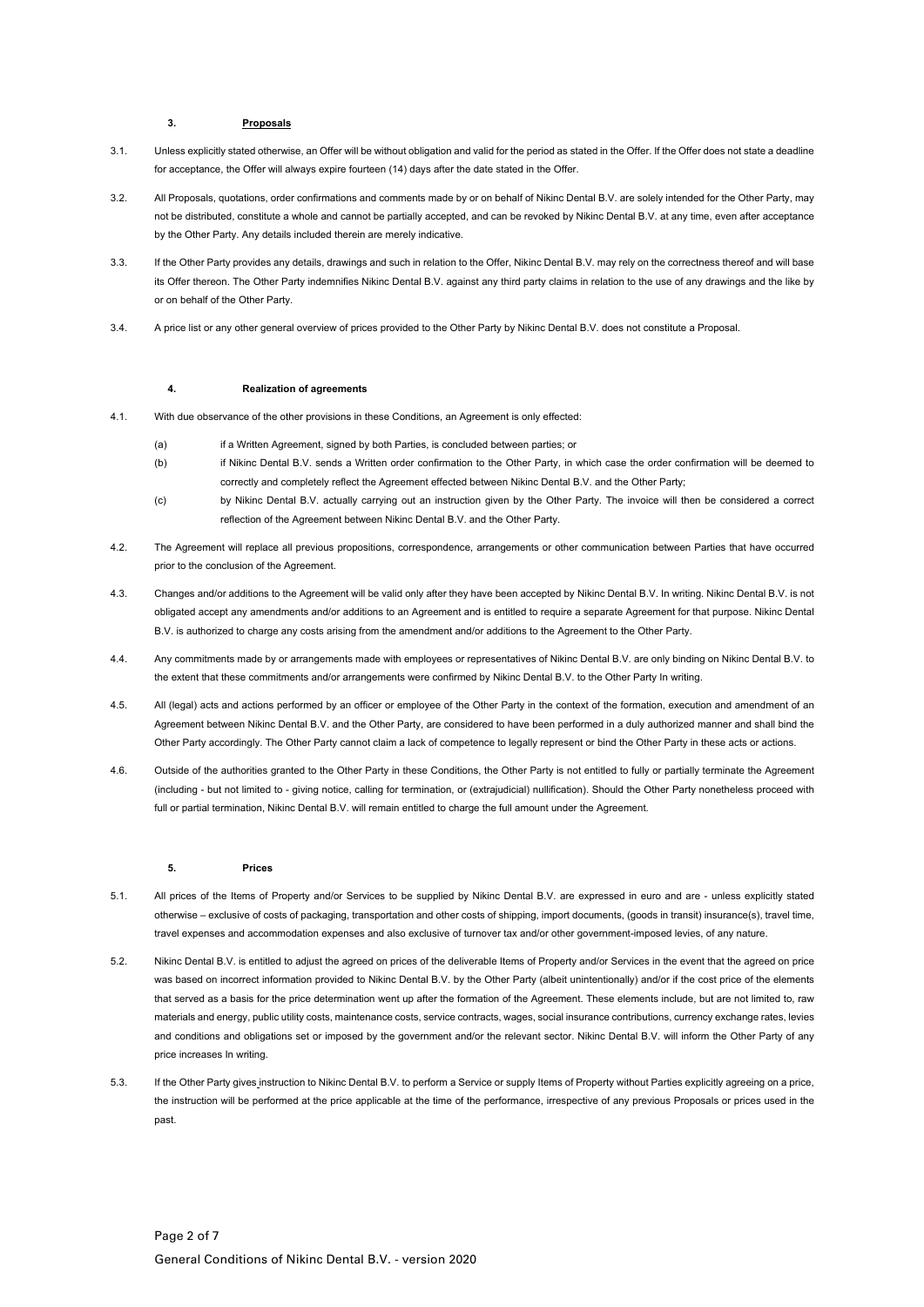# **6. Payment**

- 6.1. Payment must be made within fourteen (14) days of the invoice date, unless otherwise agreed In writing. Payment must be made to the bank account indicated by Nikinc Dental B.V.. The time of payment is determined by the moment on which Nikinc Dental B.V. receives confirmation from its bank that the transfer has been received.
- 6.2. In the event that an invoice is not fully paid within the set term, the Other Party will be in default by operation of law, such without further notice of default being required, and will owe an interest of 1% per month (unless that statutory commercial interest rate is higher, which case, that interest rate applies) starting on the day after the due date of the invoice, with part of a month counting as a full month. Furthermore, all extrajudicial collection costs will be charged to the Other Party; these costs are hereby determined by Parties to be at least 15% of the outstanding claim with a minimum of € 150.00,-, without prejudice to Nikinc Dental B.V. 's right to compensation of the full and actual judicial and extrajudicial costs incurred. The aforementioned costs fall due at the moment that Nikinc Dental B.V. demands In writing that the Other Party meet its obligations.
- 6.3. If the Other Party is in default of payment of any invoice as intended in article 6.2, all other outstanding invoices immediately fall due and payable, such without further notice of default being required.
- 6.4. Payments made by the Other Party will always serve to settle all costs, interest due, and subsequently, those invoices that have been outstanding for the longest time, even if the Other Party states that a payment relates to a different invoice.
- 6.5. The Other Party will pay the invoiced amounts in a timely manner and will not be entitled to apply any deductions, discounts, or setoffs and may not suspend any payment obligation is has towards Nikinc Dental B.V..
- 6.6. Nikinc Dental B.V. is entitled to set off all claims it has against Other Party against any debt that Nikinc Dental B.V. may have towards the Other Party or towards any (legal) persons affiliated with the Other Party.
- 6.7. Complaints with regard to invoices sent must be filed with Nikinc Dental B.V. In writing at least two (2) days before the due date, in the absence of which the Other Party's right of complaint will lapse.
- 6.8. Nikinc Dental B.V. may at all times request a full or partial advance payment, as well as any form of security including but not limited to pledges and bank guarantees. If and as long as the Other Party is in default with regard to the requested security or full or partial advance payment, Nikinc Dental B.V. will be entitled to suspend its obligations towards the Other Party.

#### **7. Performance of the Agreement**

- 7.1. Any terms agreed on by Nikinc Dental B.V. under the Agreement will never be considered final deadlines. Failure to meet an agreed-on date will not give rise to any entitlement of damages or termination, with the exception of intent or gross negligence on the part of Nikinc Dental B.V..
- 7.2. Without prejudice to the provisions of the previous paragraph, Nikinc Dental B.V. 's liability towards the Other Party due to the exceedance of an agreed-on term as a result of intent or gross negligence, will at all times be limited to the amount paid out by Nikinc Dental B.V. 's liability insurance policies. In the event that, for whatever reason, the insurer does not pay out, Nikinc Dental B.V. 's liability will be limited to a maximum of 15% of the invoice amount that corresponds with the part of the Agreement from which the liability arises, with a maximum of €25.000,-.
- 7.3. The term indicated by Nikinc Dental B.V. will commence on the day that all necessary details and/or auxiliary materials are in Nikinc Dental B.V. 's possession and all necessary conditions for the performance of the Agreement have been met.
- 7.4. In determining the term, Nikinc Dental B.V. assumes that it can perform the Agreement under the circumstances as they were when the Agreement was concluded.
- 7.5. Nikinc Dental B.V. will only provide Services and Items of Property that were explicitly agreed on between Parties In writing. Should a description of the Services and/or Items of Property not be included, the Services and/or Items of Property will be provided in accordance with the common practice in the field of Nikinc Dental B.V.. The Other Party must provide all other deliveries, activities, permissions, licenses and dispensations at its expense.
- 7.6. Nikinc Dental B.V. is entitled to an extension of the term within which the Services and/or Items of Property must be delivered if circumstances at the expense and/or risk of the Other Party, or due to changes in the Agreement or the circumstances under which it should be performed, mean that Nikinc Dental B.V. cannot reasonably be expected to deliver within the agreed-on term. If the above entails that the activities cannot be fitted into Nikinc Dental B.V. 's planning, these will be performed or finished as soon as Nikinc Dental B.V. 's planning allows.
- 7.7. Should Nikinc Dental B.V. be unable to perform its activities (in a normal way) due to circumstances beyond its control, all costs arising as a result of this will be at the Other Party's expense.
- 7.8. Nikinc Dental B.V. is entitled to give instructions to third parties for the Performance of the Agreement, also on behalf of and at the expense of the Client. The applicability of Sections 7:404 and 7:407 Dutch Civil Code is explicitly excluded.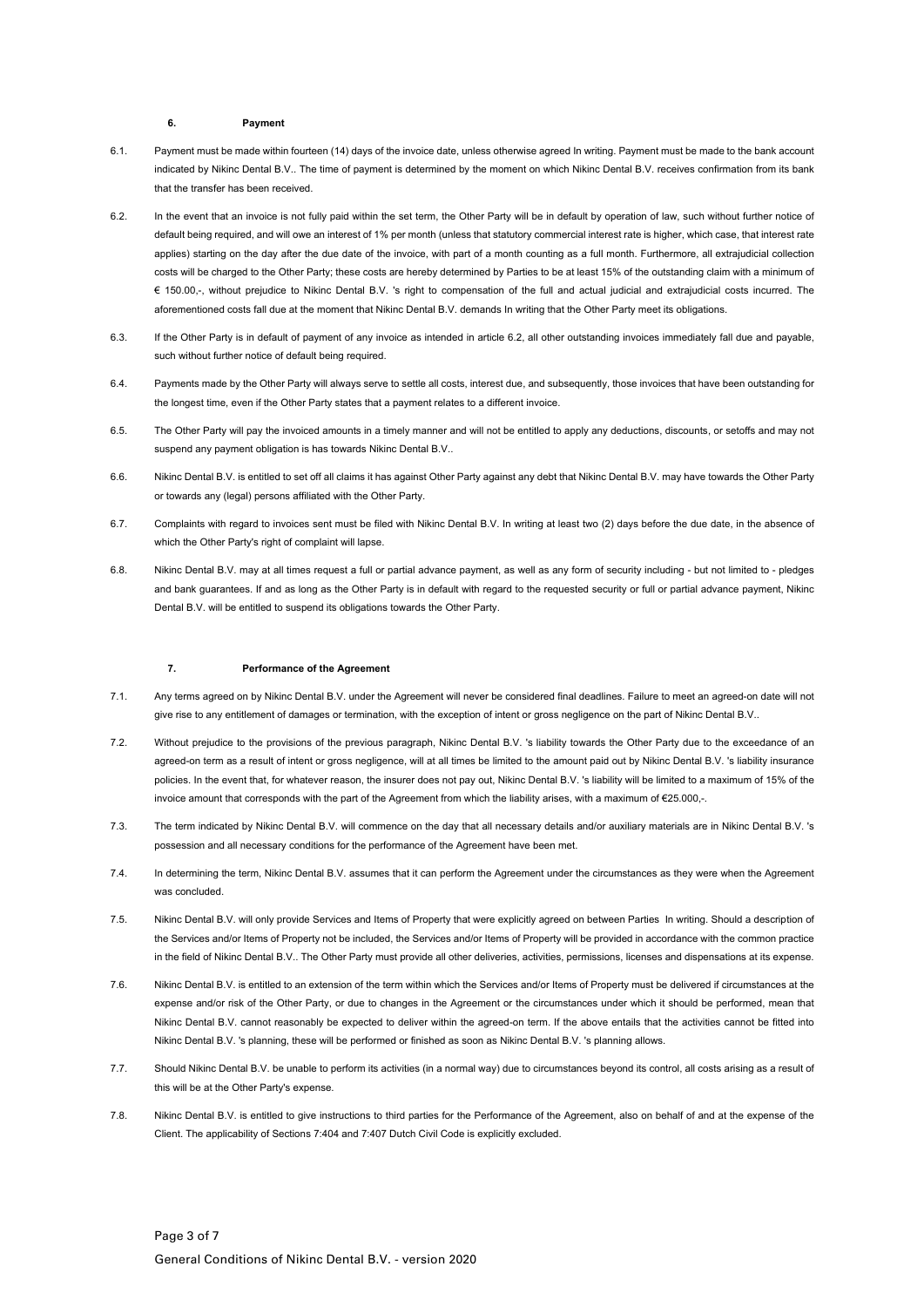- 7.9. If Nikinc Dental B.V. 's obligations are suspended due to a failure on the part of the Other Party, the term will be extended by the duration of the suspension. If the above entails that the activities cannot be fitted into Nikinc Dental B.V. 's planning, these will be performed or finished as soon as Nikinc Dental B.V. 's planning allows.
- 7.10. Nikinc Dental B.V. may terminate the Agreement at its discretion at any time. In the event that Nikinc Dental B.V. has already commenced its performance, Nikinc Dental B.V. will compensate the Other Party for any reasonable extra costs it incurs in relation to the transition to another supplier, except in the event of force majeure as referred to in Article 14.

# **8. Means of delivery**

- 8.1. The risk for the Items of Property to be delivered to the Other Party transfers to the Other Party Ex Works Nikinc Dental B.V., or from the warehouse of any third party involved by Nikinc Dental B.V. ('Ex Works', as included in most recent version of ICC Incoterms). All Items of Property will at all times be transported at the risk of the Other Party. Unless the Other Party timely requests that [...] insures the Items of Property during transport at the expense of the Other Party and/or unless otherwise specified in the Agreement, the Items of Property will be transported by or on behalf of Nikinc Dental B.V. uninsured.
- 8.2. Should any Items of Property be missing at delivery, the Other Party must inform Nikinc Dental B.V. of this In writing within five (5) working days. If notification is made after the expiry of this term, the missing Items of Property will not be credited to the Other Party, nor will the missing Items of Property be delivered to the Other Party at a later date.
- 8.3. Nikinc Dental B.V.has fulfilled its obligation to deliver the Items of Property when it puts the Items of Property at the disposal of the Other Party at the agreed-on time in its warehouse, or the warehouse of a third party engaged by Nikinc Dental B.V. The delivery document signed by or on behalf of the Other Party and/or any accompanying appendices of the carrier will constitute full proof of delivery by Nikinc Dental B.V. of the Items of Property listed in the delivery document and/or the accompanying appendices.
- 8.4. Presenting the ordered Items of Property to the Other Party for delivery is equivalent to the actual delivery of these Items of Property. Should Other Party refuse to accept delivery of the Items of Property, Nikinc Dental B.V. will store the Items of Property involved at a location to be determined by Nikinc Dental B.V. for a period of fifteen (15) working days after the first delivery attempt. After the expiration of this term, Nikinc Dental B.V. will no longer be obligated to hold the Items of Property ordered by the Other Party for the Other Party and will be entitled to sell the Items of Property to a third party or dispose of them in any other way. The Other Party will nonetheless be held to its obligations under the Agreement and take possession of the Items of Property involved at the agreed on price at Nikinc Dental B.V. 's first request, while the Other Party will also be obligated to compensate any damage incurred by Nikinc Dental B.V. arising from its previous refusal to accept delivery of the Items of Property, including storage and transport costs.

#### **9. Retention of title**

- 9.1. The title of any Items of Property delivered by Nikinc Dental B.V. will only transfer to the Other Party once the Other Party has fully met all its obligations towards Nikinc Dental B.V. under any Agreement, including claims as a result of penalties, interest and costs, or otherwise. Until that time, the Other Party will be obligated to keep the Items of Property separated from any other items and clearly identify them as property of Nikinc Dental B.V..
- 9.2. If the laws of the country of destination have farther-reaching possibilities for the retention of title of the Items of Property than provided for in Article 9.1 above, the Parties will be deemed to have stipulated these farther-reaching possibilities for the purpose of the seller with the proviso that, if it cannot objectively be determined to which these farther-reaching rules this provision applies, the provisions of Article 9.1 above will continue to apply.
- 9.3. If and for as long as the title to the Items of Property remains vested in Nikinc Dental B.V., the Other Party may not sell, rent out or allow use of, pledge or in any other way store the Items of Property, other than in the normal course of business.
- 9.4. Nikinc Dental B.V. is entitled to unhindered access to the Items of Property subject to the retention of title. The Other Party will offer full cooperation to Nikinc Dental B.V. in allowing Nikinc Dental B.V. to exercise its retention of title under Article 9.1 by repossessing the Items of Property. All costs incurred in the repossession of the Items of Property will be at the expense of the Other Party.
- 9.5. If and for as long as Nikinc Dental B.V. remains the owner of the Items of Property, the Other Party will immediately inform Nikinc Dental B.V. of any (pending) attachments or other claims on (any part of) the Items of Property. Furthermore, the Other Party must inform these third parties of the retention of title vested in Nikinc Dental B.V..
- 9.6. The Other Party is obligated to insure any Items of Property delivered to it under retention of title and keep these Items of Property insured against damage and theft and to provide Nikinc Dental B.V. with the relevant insurance policies and proof of payment immediately on request.
- 9.7. Should Nikinc Dental B.V. not be able to invoke its retention of title due to the fact that the delivered Items of Property were subject to confusion specification or accession, the Other Party will be obligated to immediately pay the outstanding claim to Nikinc Dental B.V. or to provide alternative security equal to the value of the Items of Property that were confused, incorporated in another item (specification), or were subject to accession.

# Page 4 of 7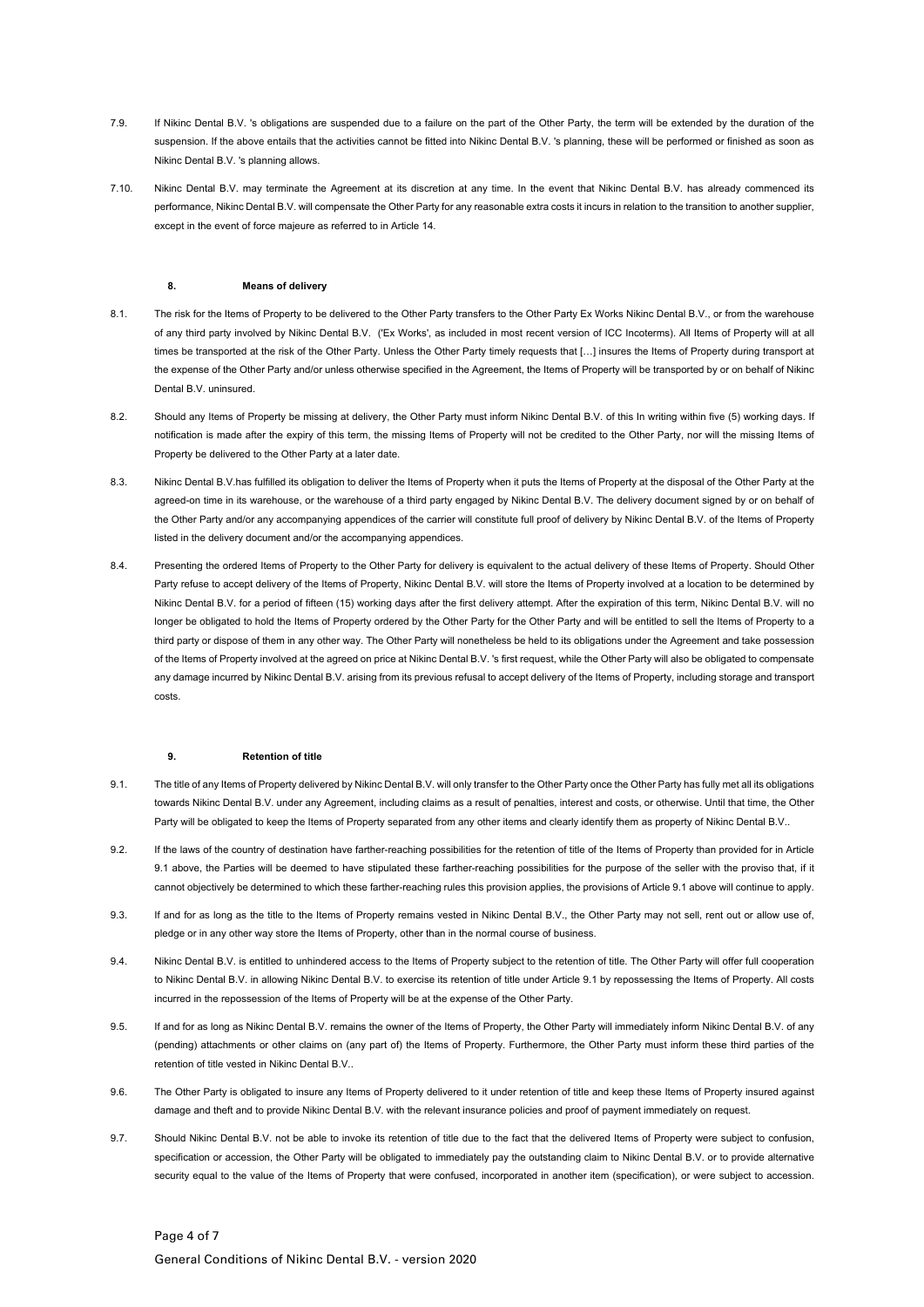Alternative security is understood to include - but is not limited to - the creation of a pledge and the provision of a bank guarantee. Should Nikinc Dental B.V. request security by way of an (undisclosed) pledge, the Other Party is obligated to sign a deed of pledge.

#### **10. Inspection and complaints**

- 10.1. The Other Party is obligated to inspect the Items of Property delivered and Services performed for defects immediately after their delivery or performance.
- 10.2. In the event of any observable defects, a Written and adequately substantiated complaint must be sent to […] promptly after discovery but always within eight (8) days after the delivery of the Items of Property and/or the performance of the Services. Nikinc Dental B.V. must be notified of any other defects In writing and with substantiation within eight (8) days after discovery.
- 10.3. After a defect is discovered, the Other Party must do or refrain from doing everything reasonably possible and necessary to prevent (further) damage. Furthermore, the Other Party must comply with any instructions provided by Nikinc Dental B.V..
- 10.4. All rights and entitlements available to the Other Party based on the defect will lapse if the Other Party does not submit its complaint within the period of time specified in this article and/or has not given Nikinc Dental B.V. the opportunity to repair the defects.
- 10.5. In the event of an unjust complaint, all costs in relation to said complaint will be a the expense of the Other Party.
- 10.6. If Parties cannot reach agreement on whether something qualifies as a defect, an independent expert will be brought in. The expert will be appointed by Nikinc Dental B.V. in consultation with Other Party. The costs of this expert examination will be at the expense of the (more) unsuccessful Party.
- 10.7. Complaints of any nature in regard to the performance of the Agreement on the part of Nikinc Dental B.V. will never be grounds for a suspension of the Other Party's payment obligations and can only be submitted to Nikinc Dental B.V. In writing.
- 10.8. On the condition that the complaint was submitted in accordance with the foregoing and was found just, Nikinc Dental B.V. may adjust the invoice amount, repair or redo the work that has been carried out free of charge, supply new or replacement (parts of) Items of Property, repair (parts of) the Items of Property free of charge, of fully or partially terminate the Agreement upon proportional repayment of the amount paid by the Other Party, such at Nikinc Dental B.V. 's discretion. By fulfilling one of the acts above, Nikinc Dental B.V. will be fully released of its (guarantee) obligations.

# **11. Expiry period**

Legal actions must be brought within 1 (one) year after the timely complaint, at the risk of such a claim lapsing.

#### **12. Rescission and suspension**

- 12.1. Without prejudice to its right to claim damages and without notice of default or judicial intervention being required, Nikinc Dental B.V. will be entitled to immediately (1) suspend the performance of the Agreement and/or (2) fully or partially rescind the Agreement, if:
	- a. the Other Party does not, not fully or not adequately fulfill its obligations under the Agreement;
	- b. a petition of bankruptcy or suspension of payment is filed against the Other Party, or, if the Other Party is a natural person, a petition for debt restructuring is submitted;
	- c. the Other Party's company is dissolved, wound up or shut down;
	- d. when (a significant part of) the Other Party's capital is seized under a warrant of execution;
	- e. Nikinc Dental B.V. has valid reason to fear that the Other Party will not be able to meet its obligations under the Agreement effected with Nikinc Dental B.V..

# **13. Liability and guarantee**

- 13.1. Nikinc Dental B.V. will not be liable for any damage suffered by the Other Party or any third parties, unless the damage is the direct result of intent or deliberate recklessness on the part of Nikinc Dental B.V..
- 13.2. Without prejudice to the provisions of the previous paragraph, Nikinc Dental B.V. 's liability towards the Other Party will at all times be limited to the amount paid out by Nikinc Dental B.V. 's liability insurance policies. In the event that, for whatever reason, the insurer does not pay out, Nikinc Dental B.V. 's liability will be limited to a maximum of 15% of the invoice amount that corresponds with the part of the Agreement from which the liability arises, with a maximum of  $[6, 25, 000, 00]$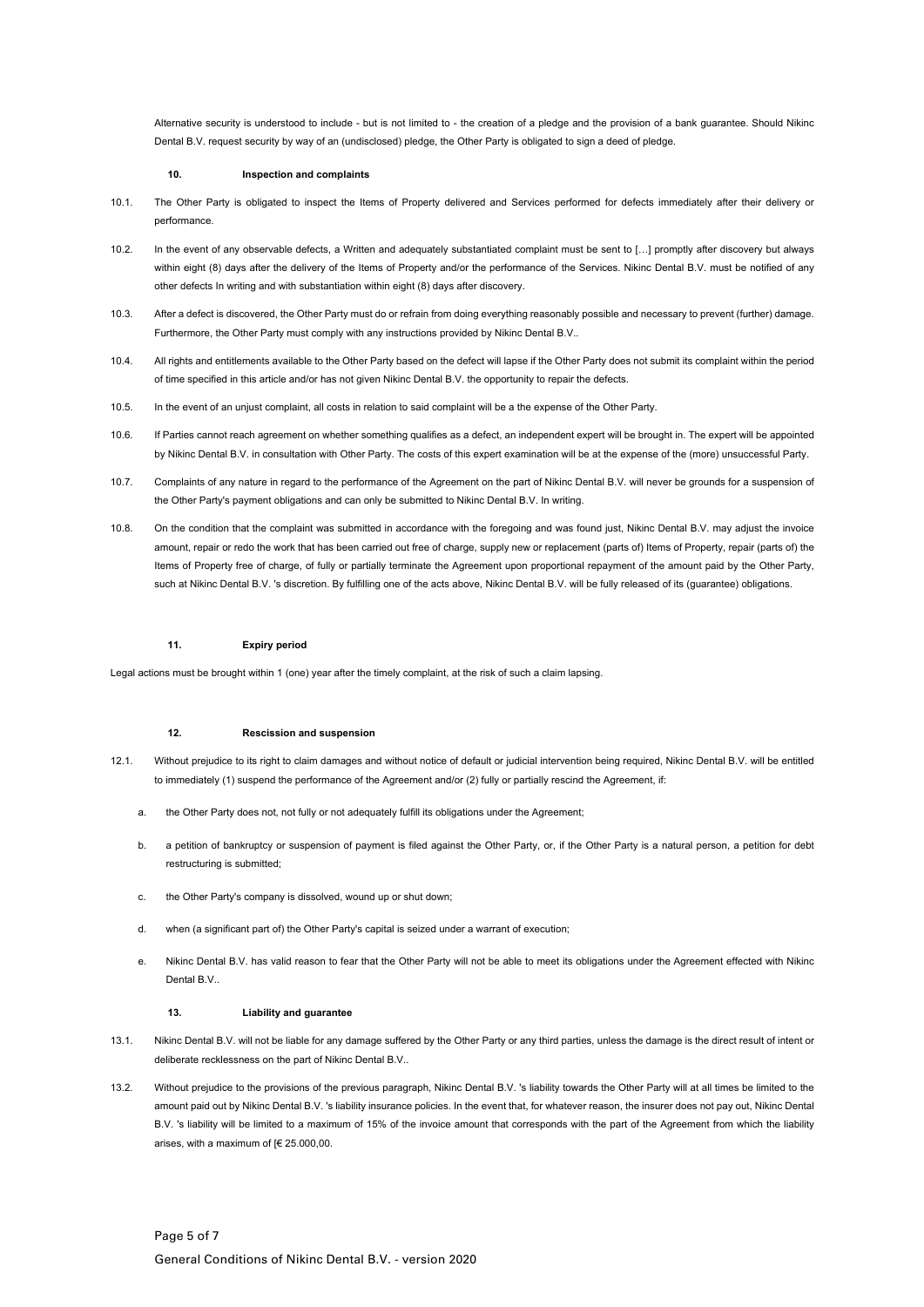- 13.3. Nikinc Dental B.V. will never be liable for any indirect damage such as but not limited to trading loss, consequential damage, damage to property in the care, custody or control of, but not owned by […], loss due to delays, and lost profits or lost sales, unless in the event of intent or gross negligence on the part of Nikinc Dental B.V..
- 13.4. The Other Party will indemnify Nikinc Dental B.V. against all third party claims that are directly or indirectly related to (the use of) the Items of Property and/or Services and will compensate […] for any damage suffered by Nikinc Dental B.V. as a result of such claims.
- 13.5. Without prejudice to the provisions of the previous paragraphs, Nikinc Dental B.V. retains the right, if and where possible, to remedy or limit the damage suffered by the Other Party by repairing or replacing the Services and/or Items of Property provided within a reasonable period of time.
- 13.6. Nikinc Dental B.V. shall not issue any guarantee on the Items of Property and Services beyond the guarantee agreed on In writing with the Other Party. In case of errors in the design, faulty material and manufacturing faults, the Other Party will be entitled to repairs only, unless Nikinc Dental B.V. decides to replace the Items of Property.
- 13.7. Nikinc Dental B.V. can never be liable for compensation of (damage) if:
	- (a) the defects in the Items of Property result from incompetent and/or incorrect use or other actions, always including adjustments, modifications, assembly, repairs, and transport of the Items of Property. Incorrect use will be understood to include: not following Nikinc Dental B.V. 's maintenance instructions for the Items of Property, or the Items in which the Items of Property were incorporated. In the event that the Other Party claims compensation under the guarantee or because of nonconformance, it must prove that it maintained the Items of Property in accordance with Nikinc Dental B.V. 's instructions;
	- (b) the cause of the defect in the Items of Property cannot be established;
	- (c) not all instructions provided for the use of the Items of Property and other specifically applicable guarantee provisions have been promptly and fully complied with:
	- (d) these defects fully or partially result from government regulations with respect to the quality or the nature of the materials used or related to the manufacturing;
	- (e) Other Party, at its own initiative, made alterations and/or repairs to the delivered Items of Property within the guarantee period, or had these done by third parties;
	- Other Party has not fully and timely fulfilled all its obligations towards Nikinc Dental B.V. (both financial obligations and any other obligations).

#### **14. Force majeure**

- 14.1. Force majeure is understood to mean every circumstance beyond Nikinc Dental B.V. 's control that fully or partially decreases or prevents the performance of its obligations towards the Other Party or due to which Nikinc Dental B.V. cannot reasonably be expected to fulfill its obligations, irrespective of whether said circumstance could be foreseen at the time of the formation of the Agreement.
- 14.2. Force majeure within the meaning of article 14.1 will include, among other things but is not limited to problems at and/or severe interruptions of the production process of its suppliers (including public utility companies), operational failures, failure in the supply of necessary materials by third parties, strikes, calamities at Nikinc Dental B.V., excessive absenteeism of Nikinc Dental B.V. 's staff, fire, special weather conditions (including floods), measures taken by government agencies at a national or international level (including but not limited to import and export bans and import and export barriers), threats of war, mobilization, disturbances, riots, state of siege, sabotage, traffic congestions, machinery breakdown, transport delays, pandemics and epidemics.
- 14.3. Nikinc Dental B.V. will inform the Other Party of any (threat of) force majeure without delay. In that event, Nikinc Dental B.V. will be entitled to suspend the Agreement for the duration of the force majeure situation by means of a Written notification without any obligation to pay damages.
- 14.4. In the event that the force majeure situation exceeds thirty (30) days, or if it can be determined that the situation will exceed thirty (30) days, Nikinc Dental B.V. will be entitled to terminate the Agreement without the Other Party being able to assert any right to compensation (of damages).

# **15. Production tools**

In the event that Nikinc Dental B.V. forms a new item from items such as (but not limited to) dies, molds, stamps, prototypes, special tools and drawings (the 'production tools') that are owned by third parties, it will form these items for itself and will become the owner of the new item.

#### **16. Confidentiality**

- 16.1. The Other Party and its (hired in) personnel, as well as any third parties it has engaged and their (hired in) personnel, have a duty to maintain confidentiality with respect to all information the Other Party knows or may reasonably know to be confidential and to only use this information in the performance of the Agreement.
- 16.2. Confidential information always includes (but is not limited to): personal data, information that can be traced back to clients of Nikinc Dental B.V., procedures, pricing, advice, offers, communication on the (performance of the) Agreement and company data of Nikinc Dental B.V. and any